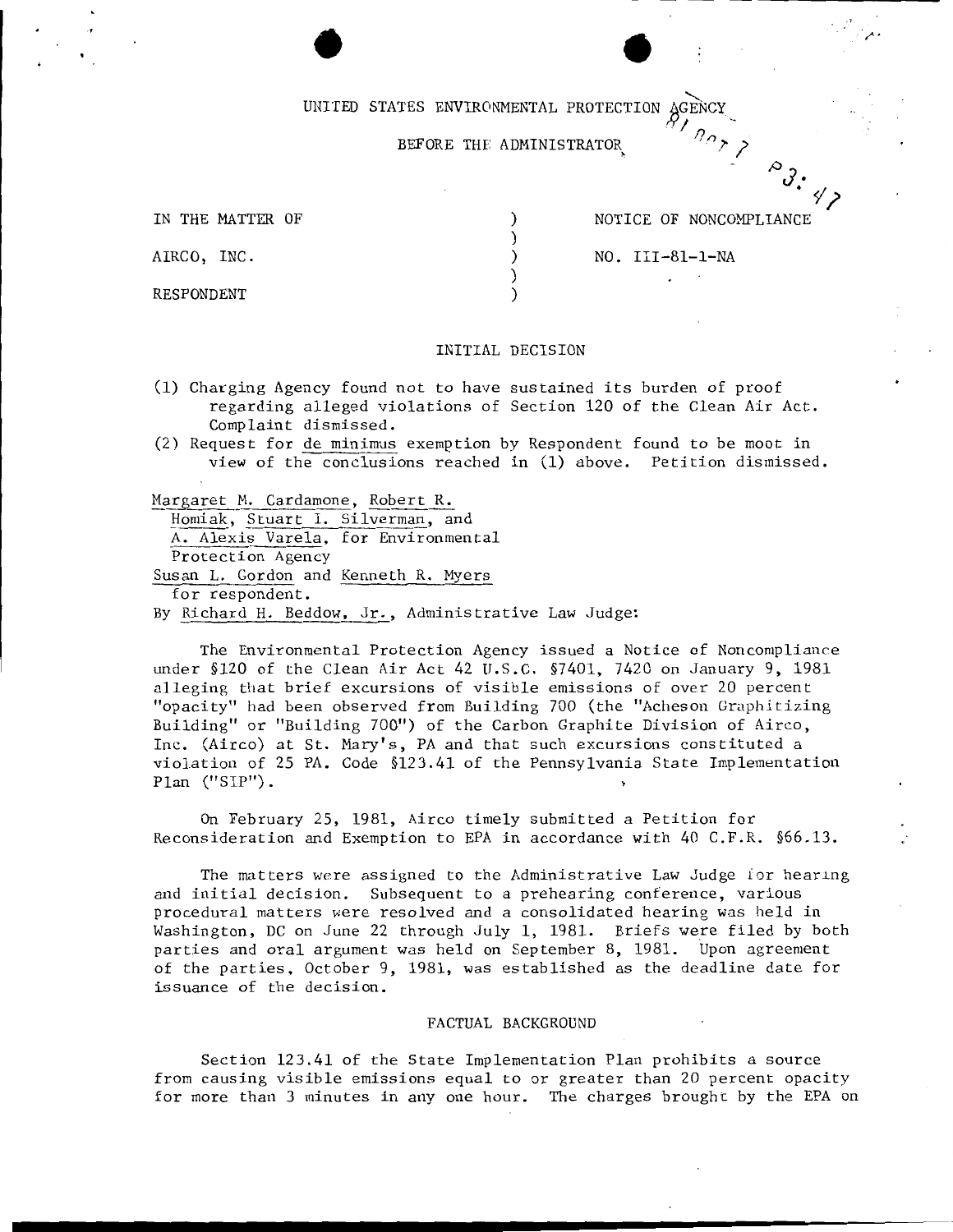January 9, 1981, were based upon alleged violations observed on June 3 and 4, and September 24, 1980.

As the approved method of measuring opacity by smoke readers, the EPA has formally adopted Method 9 (40 C.F.R., Appendix A) and it here basis its allegations of noncompliance completly upon evidence of observation made in this manner.

Method 9 contains several provisions designed to maximize reliability. The reader is to position himself with the sun at his back, and as closely perpendicular to the plume as possible. Opacity is to be read for only one plume at a time. Readings taken at 15 second intervals are to be averaged, using intervals of six minutes or longer (averaging 24 readings closely replicates the conditions under which visible emission observers are tested and certified). The observer is to make necessary inspection and tests using a wet and dry bulb thermometer as appropriate; if there is entrained water, the plume is to be read before the condensation occurs or downrange, after the water has revaporized. Only certified smoke readers may take readings for enforcement purposes. Method 9 also specifically states that the positive margin of error of smoke readings must be taken into account in evaluating results for enforcement purposes.

### Observations of June 3 and 4, 1980:

On June 3, EPA smoke reader Klettner positioned himself on Theresia Road, northwest of the source. Although his location put the sun at his back, it also placed him at a broad angle to the source, 53 degrees off the perpendicular. Under these circumstances, smoke that appeared to Klettner to have a 30 percent opacity would have had actual opacity of but 24.8 percent, the higher observed opacity being attributable to the broad view angle. The wind direction also bent the plume away which would tend to increase the plume path length and apparent opacity.

On both June 3 and 4 Mr. Klettner observed the combined emissions of all four monitors. Reading several plumes cumulatively is not consistent with Method 9.

~

Mr. Klettner failed to specifically allow for the influence of water droplets or steam in his readings. There is water in the emissions from Building 700 as a result of both combustion and steam rising from the water-cooled furnace heads. Mr. Klettner stated on cross-examination that his reading of opacity of less than 30 percent would not be indicative of a violation of the Section 123.41 smoke standard. Application of the methodological margin of error of 7.5 percent observer error provided in Method 9 also would tend to qualify its accuracy or rehability of a specific reading. The Pennsylvania Environmental Hearing Board has determined that for purposes of enforcing a 20 percent opacity standard by Method 9, visible emission readings of less than 30 percent should be disregarded. Alan Wood Steel Company vs. Commonwealth of Pennsylvania Department of Environmental Re3ources, Docket No. 73-368-B (1977). Of 120 readings (for

 $- 2 -$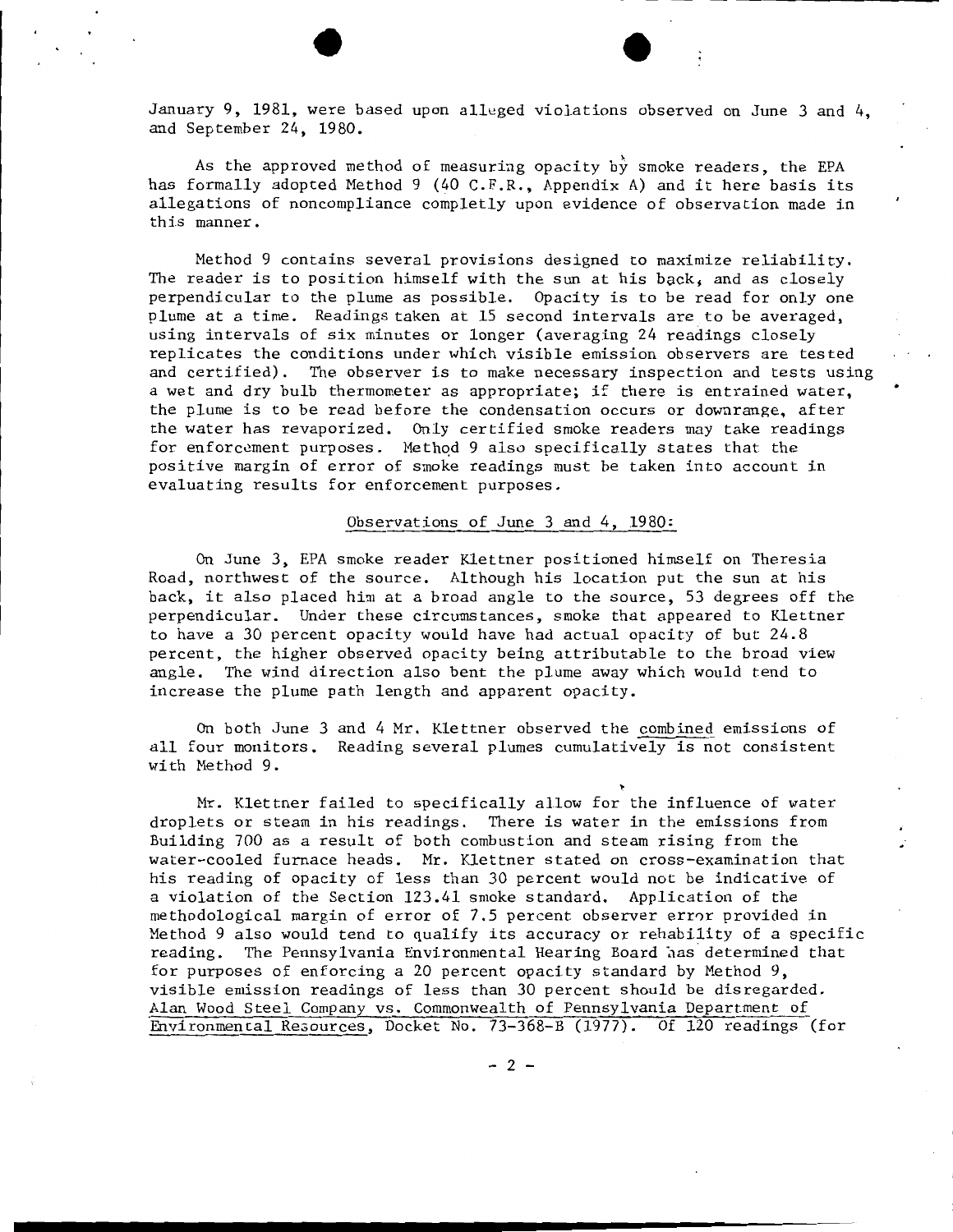30 minutes, 15 seconds apart) taken on June 3rd, one was 30, two were 35, and the rest were 25. Of the same n·1mber of readings taken on June 4th, one was 30, a few were 25, and most were 20 or below. The June 4 readings were taken at an observation to the source of 33 $^{\circ}$  and was not within the 140 $^{\circ}$ sector required by Method 9, and with the sun at a broad angle which could result in an observed opacity higher than true opacity.

### Observations of September 23 and 24, 1980,

An observation taken on September 23rd resulted in. a reading of zero. EPA consultant Richards returned on September 24 and took readings for two periods totaling just short of two hours (from 7:45-8:59am and from 9:14 to 9:54am). His angle of observation with respect to the source was approximately  $45^{\circ}$  from the perpendicular. At the  $45^{\circ}$  angle, a true opacity of 20 percent would be seen as an observed opacity of 28 percent.

Mr. Richards agreed that a 7.5 percent opacity error should be considered under Method 9, which error would be in addition to any error attributable to angle of observation.

During the first 15 minutes of the first 72 minutes of observation a continuous white cloud was noted, with one reading of SO, one of 45, three of 40, eight of 35, and 47 of 30 or less. The readings of 35 or more were random and were not made during a continuous period of more than 45 seconds.

During the approximately 40 minutes of observation during the second period a little later the same morning, irregular puffs of smoke were seen with sporadic high range readings, specifically: one of 60, three of 50, two of 45, eight of 40, and four of 35. Numerous readings of 0 through 15 were recorded. If a six minute averaging data reduction procedure provided for in Method 9 is applied to Mr.'Richards data, there is no period in which emissions would have exceeded the significance level.

Mr. Richards grouped all four monitors in an effort to cumulate the emissions from all four monitors into a single value. He additionally is not shown to have excluded emissions related to material stockpiling, open burning, or water droplets or steam and in fact nofed that the puffy emissions in his second hour of observation were related to noises of material handling equipment.

Additional observations were taken on March 18 and 19, 1981, by EPA after issuance of the notice of non-compliance.

On these dates Airco was running an experimental program where S process material was graphitized in two bays on one side of the building and only baked or rebaked material was graphitized in the other two bays. This experiment differed from normal procedure. Grouping 100 percent of the S processed material under one side of Building 700 concentrated and increased the frequency and density of emissions from monitors on that side. Emissions on those days were not representative of normal eonditions.

- 3 -

................. --------------------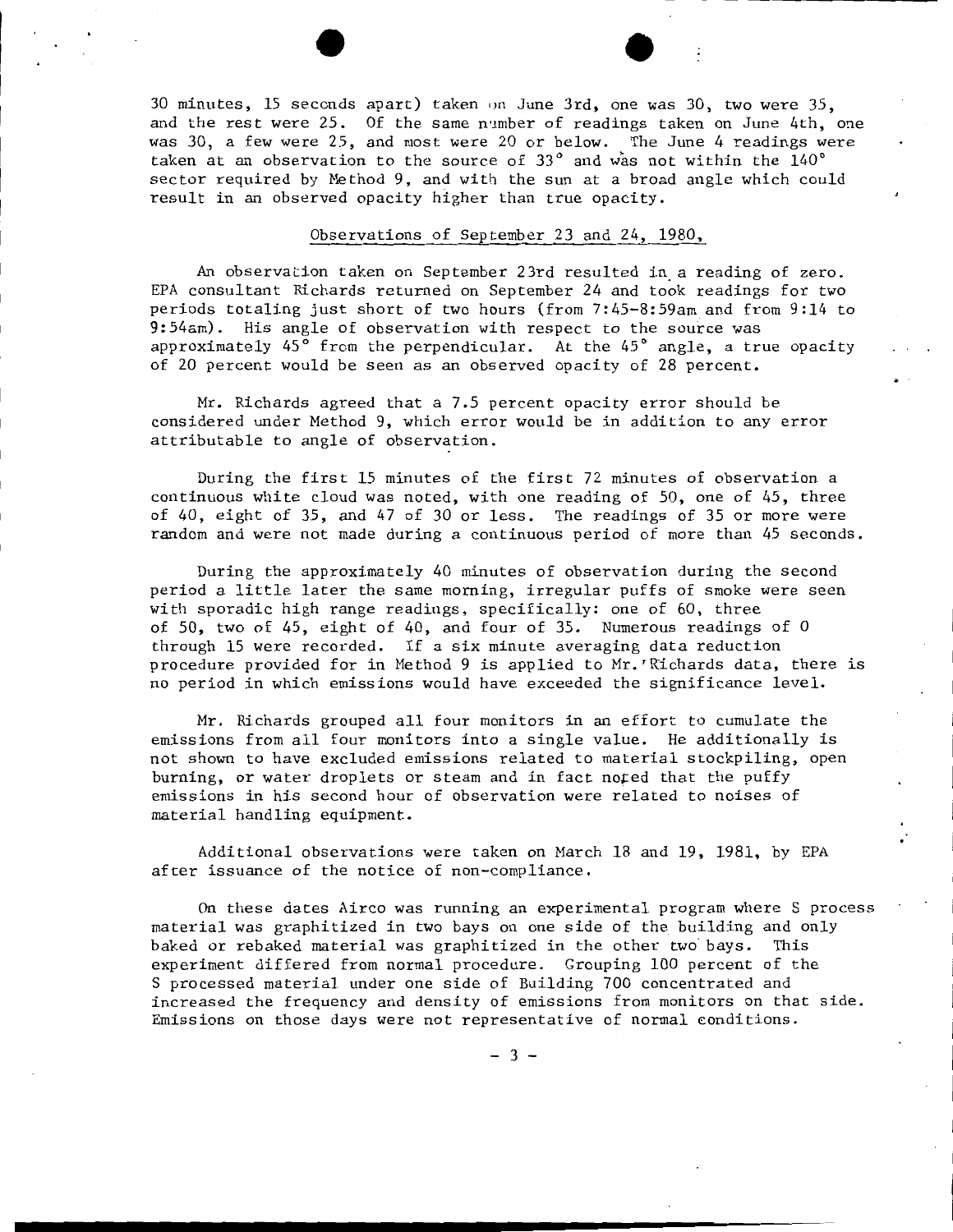Other observations were made after the start of the proceeding including more than 18 hours of observation between May 26 and 29, 1981. For 16 of these hours opacities of 15 percent or less were opserved and were not recorded. Few readings above 20 were recorded. Readings also were made on June 3, 1981, by an observer who had visited the facility on approximately 25 other occasions without reporting violations. This observer is shown to have failed over 80 percent of her smoke reading certification runs.

In view of the ultimate conclusions reached below it is unnecessary to set forth here a detailed recitation of other factual information, however, certain additional factual findings relating to Airco's overall operations are set forth in the Appendix.

## DISCUSSION AND CONCLUSION

Initially, a brief comment will be made in regard to Respondent's motion for summary judgment which was denied at the hearing. The burden was upon Respondent to show the absence of a genuine issue as to any material fact. For this purpose the material of record must be viewed in the light most favorable to the opposing party. Adickes v. S. H. Kress & Co., 398 u.s. 144, 157 (1980). Although the ultimate conclusion reached here is consistent with that requested in the summary judgment, it is considered that the General Counsel at least presented enough information to present an issue for decision on its merits. This was true, however, substantially because the matters involved those of first impression. With the resolution of the issues made below, it is considered that in the future, summary judgment will be warranted if requested under similiar circumstances.

Turning to the issues presented, I first conclude that Section 123.41 of the Pennsylvania code as adopted in the State Implementation Plan is the applicable standard to be applied in this proceeding. Although the Respondent argues that Section 123.1 regarding "fugitive" emissions should apply, I am not persuaded that the State has taken action that clearly would support Respondent's contention.

In the absence of definitive State action, the application here by the Agency of Section 123.41 (visible emissions) rather than Section 123.1 (fugitive emissions), is shown to be a reasonable interpretation of the State Implementation Plan. Although emissions from roof monitors present a somewhat unique situation in that they are not completely the same as those from a "flue" (i.e., any duct, pipe, or stack), such emissions are more similar than dissimilar and they basically are inconsistent with "fugitive" emissions which enter the outdoor atmosphere in a manner other than a flue (such as demolition of buildings, grading roads, or open burning).

Section 123.41 provided as a standard that opacity of the emission be equal to or greater than 20 percent for a period or periods aggregating more than 3 minutes in any one hour for a violation to occur. As pertinent here, Method 9 is the approved technique mandated for use by the Environmental Protection Agency.

- 4 -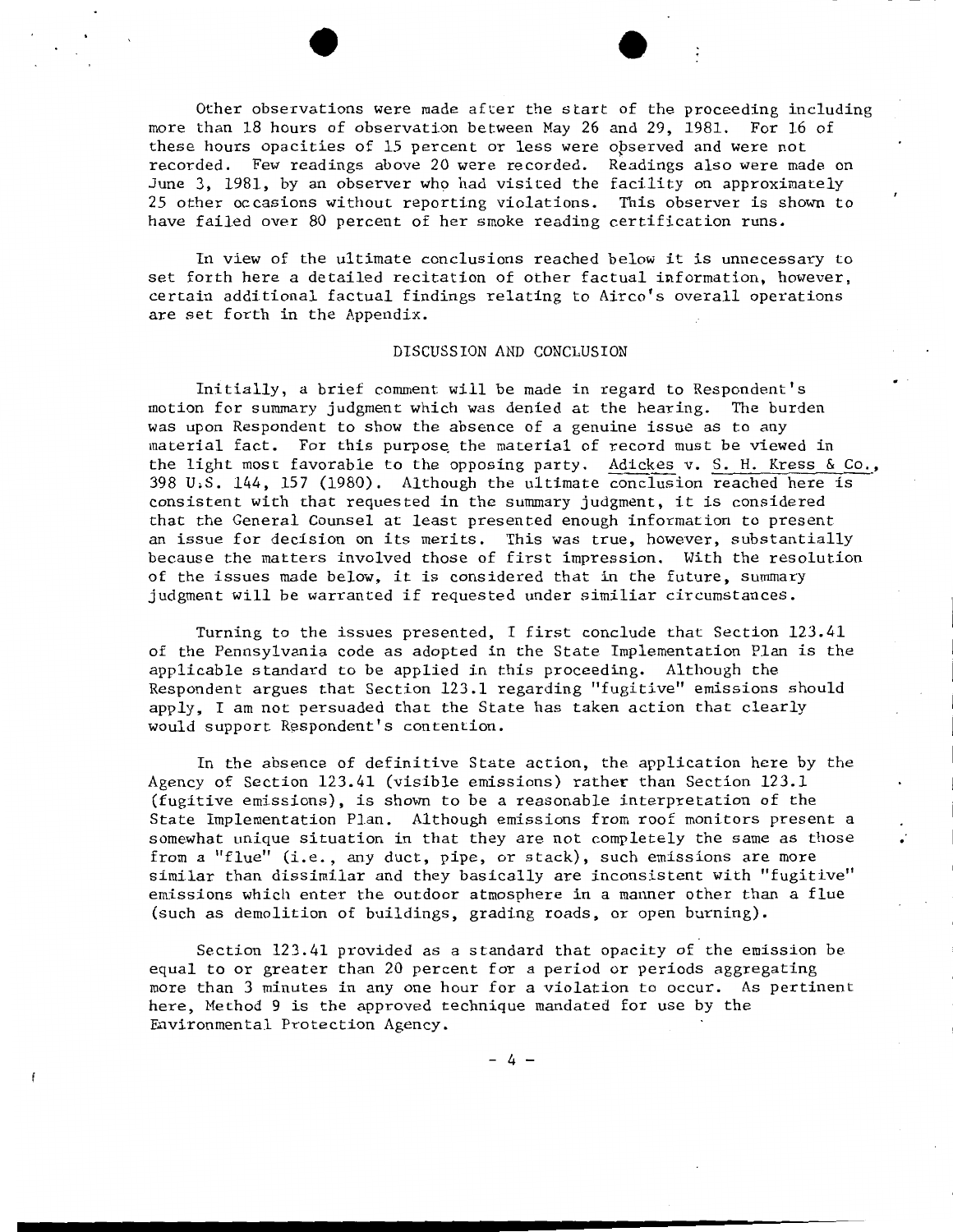As contended by the Charging Agency, Section 120 is a strict liability statutory provision and it argues that any noncompliance must be strictly construed, regardless of any seemingly minimal quantity of actual non-conformance. In conformance with the Agency's contention that application of the statue to the facts must be non-discretionary, I conclude that the Agency also must be held strictly accountable for compliance with Method 9 governing its own standards of measurement.

Here, the Agency has not shown that its measurements of alleged non-compliance were made in complete compliance with Method 9. To the contrary, the Respondent has indicated several discrepancies which are sufficient to invalidate the Agency's attempt to apply Method 9. Moreover, the noted discrepancies also qualify the reliability and accuracy of the Agency's measurements to such a degree that it must be concluded that the Charging Agency has not met its burden of proof to show by a preponderance of the evidence that violations have occurred.

On this record the Agency merely has shown that readings were taken that would show several minutes of non-conformance if the measurements were perfect in all respects. It has not shown that conditions were such that perfect readings were made, it has not shown that Method 9 was followed or that allowances were made for disqualifying errors, and it has not successfully rebutted the Respondent's showing that numerous underlying conditions make the reliability and accuracy of the relied upon reading highly suspect. Reliance upon evidence of suspect quality is not considered to be sufficient to meet a burden of proof which requires that the Agency prove its case by a preponderance of the evidence. Accordingly, it must be concluded that the Agency has not met its burden of proof and that the complaint must be dismissed.

Finally, in view of the conclusions reached above, it is considered to be unnecessary to rule on the Respondent's request for a de minimus exemption. It is considered to be desirable, however, to make several additional comments.

The overall record shows that Airco has been active in efforts to minimize adverse contributions to unclean air from its facilities. Its ongoing changes in procedures to reduce or eliminate its so called "S" process should alleviate must of the cause of higher range emissions. It appears, however, that so called "blowouts" will still occur and that Respondent sometimes cannot respond quickly enough to prevent higher level emissions from developing. The remedy suggested by the Agency (see the Appendix) is not considered to be practical or necessary under the involved circumstances, however, enough of a problem exist that some faster method of response should be developed by the Respondent in order to insure future compliance with the appropriate clean air standards.

Here, if the proceeding had progressed to consideration of the de minimus petition, it would have been my conclusion that any granting of an exemption would be conditional upon the development and implementation by Respondent of an alternative blowout control measure. Under the

- 5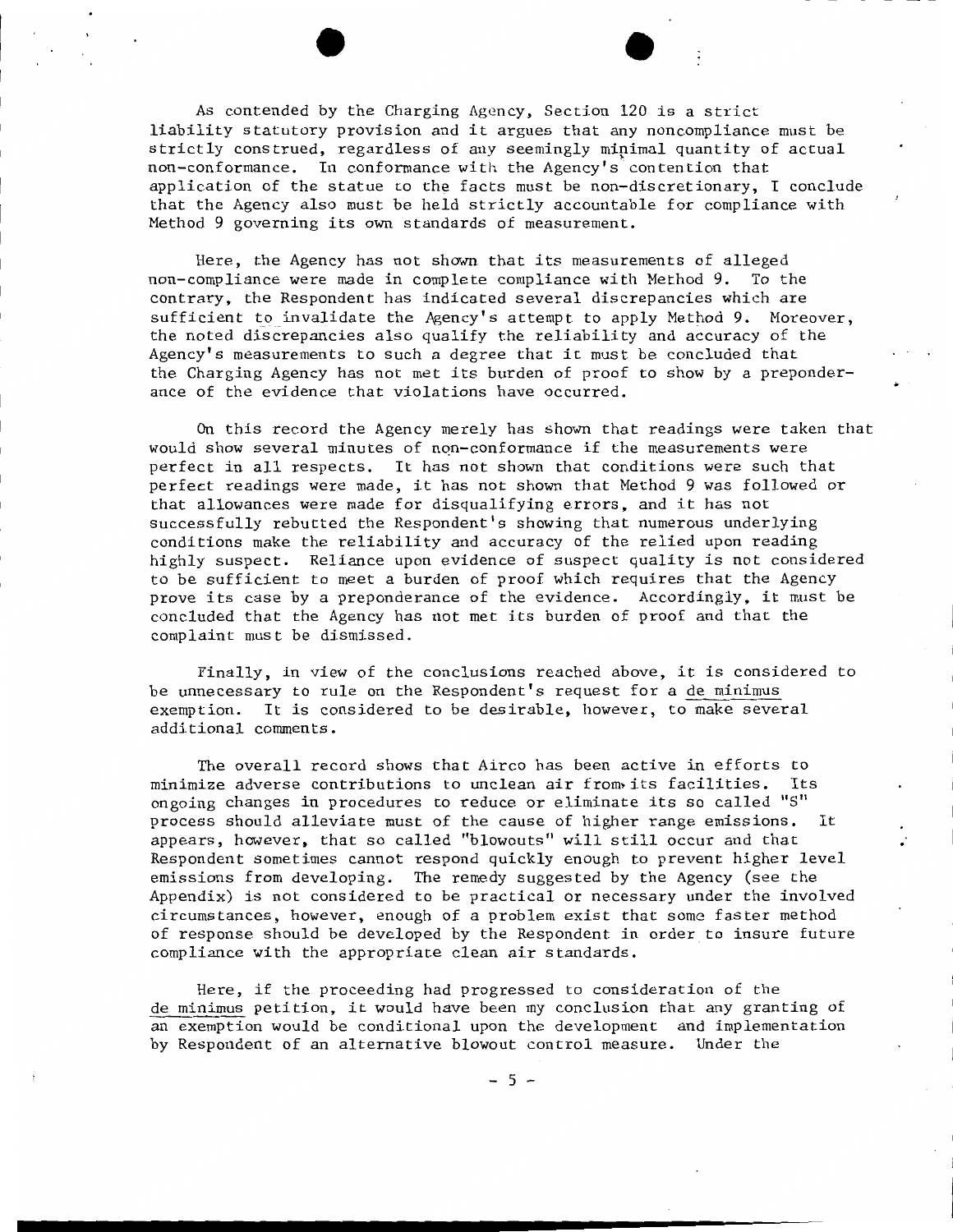circumstances, I will admonish Respondent to develop and implement a procedure whereby a small tractor or forklift "bucket" equipped type vehicle<br>(capable of traversing Respondent's 7 foot spaces between furnace bays) capable of making a side discharge of "fines" over the blowhole area, will be stationed with a load of control material in position to make an immediate response to a "blowhole" condition.

As otherwise concluded above, no other sanctions are shown to be warranted in these proceedings and, accordingly, the following findings and order will be entered dismissing the proceedings.

## FINDING AND ORDER

Upon consideration of the entire record it is found that 25 Pa. Code Section 123.41 is the proper applicable standard under which the matter shall be evaluated; that the Environmental Protection Agency has failed to show by a preponderance of the evidence that Respondent Airco, Inc. is in non-compliance with this standard and Section 120 of the Clean Air Act as alleged in the complaint; and that the complaint should be dismissed.

It further is found that in light of the findings made above, the petition for a de minimus exemption under section 66.32 of the Clean Air Act is moot and should be dismissed.

IT IS ORDERED, that the complaint and the petition for exemption be and they are hereby, dismissed.

Dated at Washington, DC October 8, 1981

 $\frac{1}{2}$  for  $\frac{1}{2}$  in  $\frac{1}{2}$  (hold  $\frac{1}{2}$  iv (f)

Administrative Law Judge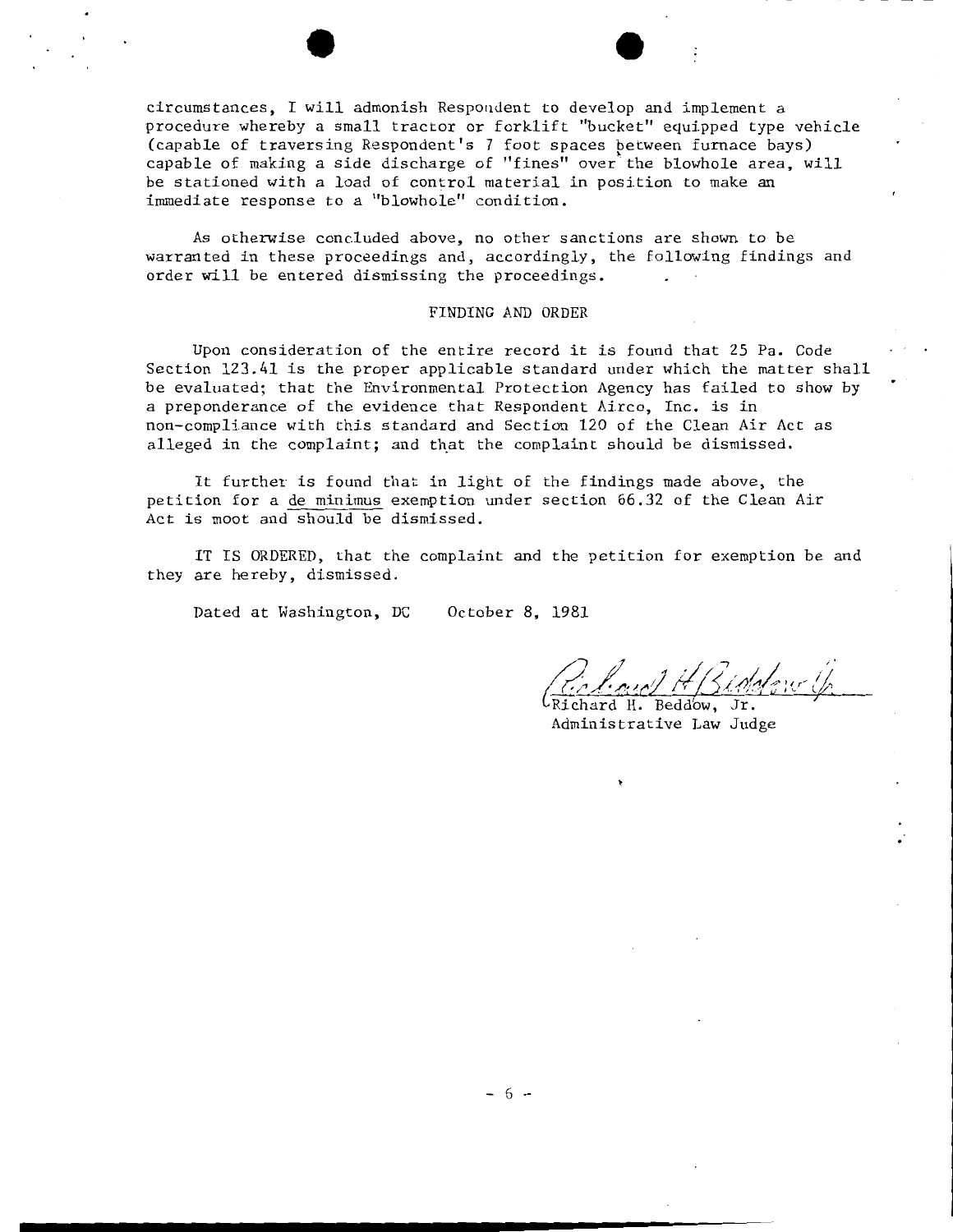#### **APPENDIX**

#### ADDITIONAL FACTUAL FINDINGS

Airco Carbon Graphite Division operates a complex of facilities in St. Marys, PA for the manufacture of graphite. The facilities include Building 700, built in 1968, which contains 49 operating Acheson graphitizing furnaces used to manufacture graphite, which is a form of carbon that has high electricity conductivity as well as resistence to high temperatures.

The Acheson furnaces are approximately 50 feet in length and 13 feet wide. The furnaces are located in four rows of 12 or 13 and each furnace is approximately 7 feet from the furnace next to it.

Acheson graphitizing furnaces are the most commomly used furnace for graphitizing. A typical furnace is a bed of firebrick with electrodes at<br>either end. A laver of insulating material is placed on the bed. Carbon either end. A layer of insulating material is placed on the bed. forms to be graphitized are assembled and carbon resistors which conduct electricity are placed around the carbon products filling the space between the electrodes. Refractory sideblocks are placed to prevent spilling, insulating material is placed on the sides and top of the furnace, and bussbars are placed along the sides of the furnace to complete the electrical path.

The fully loaded Acheson furnace is heated by applying alternating current to the head electrodes. The heating is carried through two cycles; preheating power for up to one day, heating the payload to 1000°F; and thereafter, increased current for two or more days heating the payload up to 5000°F. Power is then disconnected and the furnace cools gradually over <sup>a</sup>period that can take up to two weeks. The insulating blanket used in Acheson furnaces is a mixture of sand (a source of silicon), sawdust and coke (a source of carbon). During the graphitizing, by slow reaction to the blanket material forms silicon carbide, a hard commercial abrasive with excellent heat properties. The slow reaction absorbs heat, thereby protecting the furnace structure and surroundings from exposure to the very high temperatures within the payload. The silicon, carbide formed in the insulating blanket is used to produce refractory materials. As the payload cools, the insulating blanket is removed to segregate the silicon and recycle the remaining material. The resister material is removed for reprocessing and reuse. The payload of graphite parts is moved to be machined and shipped. In total, the Acheson furnace cycle typically ranges between 12 and 17 days.

Building 700 has four large furnace bays, each houses one row of furnaces. A fifth center bay houses the material laoding, unloading and storage area. Each of the four furnace bays is approximately 300 feet long and 70 feet wide and rises to a roof monitor 70 feet above the work floor. The center material loading, unloading and storage area rises to a roof monitor of a lower elevation. Each of the four roof monitors vents emissions from the 12 or 13 furnaces within its bay because of the design of the

 $- 7 -$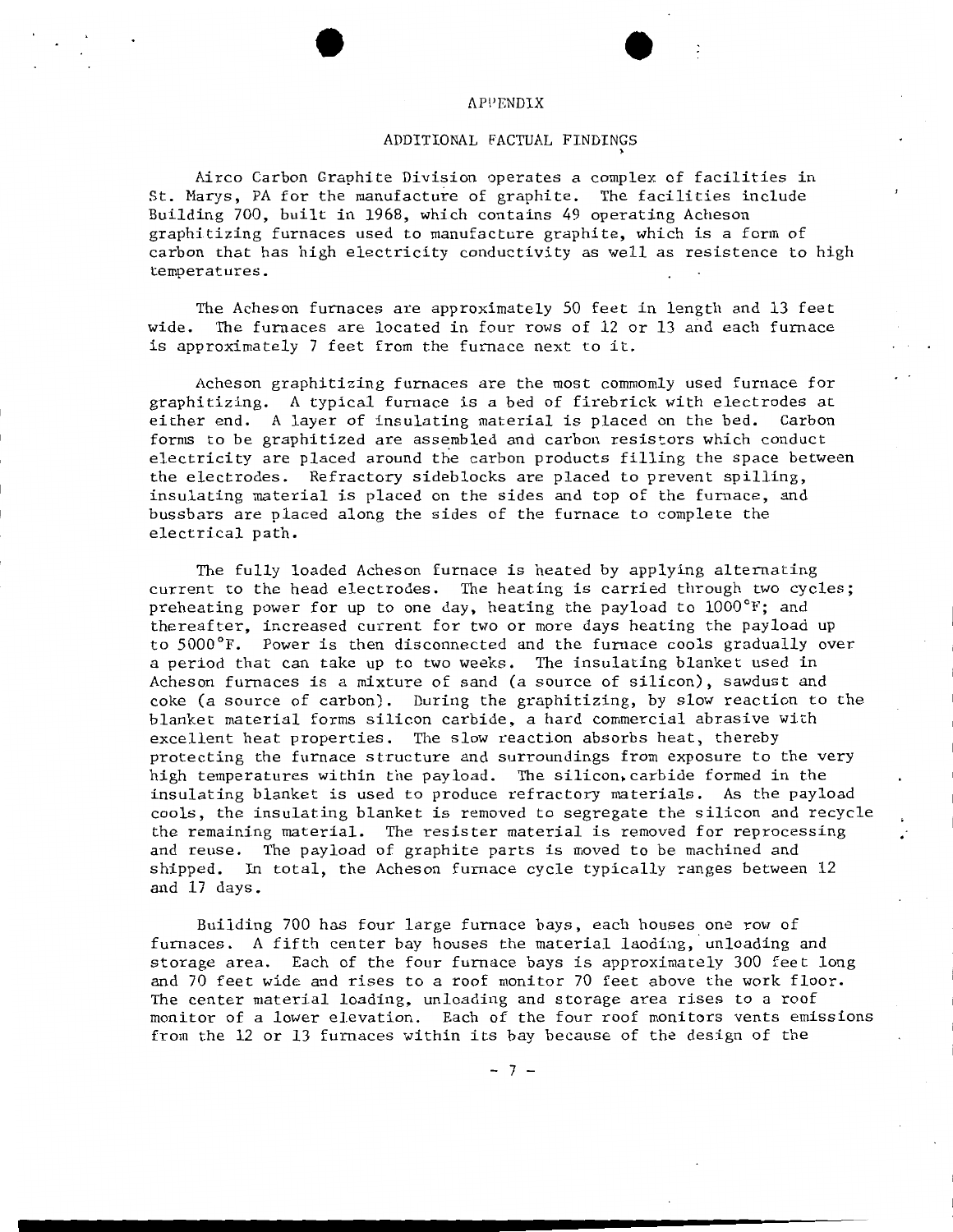building and the resulting thennal updraft. Each monitor has its own emission rate and outflow and each is considered by Airco to be a separate source for environmental purposes such as ambient air impact modeling.

In 1971, the Pennsylvania Department of Environmental Resources drafted the State Implementation Plan which was adopted by the Pennsylvania Fnvironmental Quality Board in 1971 and approved by the EPA in 1972. In 1971, Airco was advised by DER officials that, under the SIP the Building 700 roof monitors were "fugitive" sources not "stack" sources and that they were regulated under  $25$  Pa. Code  $123.1$  which prohibits all. fugitive emissions except for emissions from listed sources including sources whose emissions are of "minor significance." The Pennsylvania  $SIP$  contains a provision regulating visible emissions. 25 Pa. Code 123.41 prohibits visible emissions of 20 percent or greater for more than 3 minutes in any one hour. 25 Pa. Code 123.42 eliminates certain sources from the requirements of 123.41, including sources of minor significance.

In 1972, Airco submitted information to DER to establish that its emissions from Building 700 qualified to be of minor significance under  $25$  Pa. Code  $123.1$ . DER did not express any disagreement with the submission. In 1977, 25 Pa. Code 123.1 was amended to require that a determination of minor significance be documented in writing by DER. The amended regulation did not require any further submission of information from Airco. In 1979, Airco negotiated a settlement of two minor smoke citations with DER which involved alleged violations of the fugitive standard (25 Pa. Code 123.1). During those negotiations, DER asked Airco to resubmit its request for minor significance on a newly developed department form. Airco resubmitted its request along with additional data. On November 29, 1980, DER staff preliminarily denied Airco's request for minor significance. Airco appealed that preliminary determination to the Pennsylvania Environmental Hearing Board at EHB Docket No. 80-213-W. That appeal is pending.

In 1968, Airco obtained professional outside evaluation of emission control methologies for Acheson graphitizing operations. The greatest source of particulate were found to be material building, (including placement and removal of the furnace load, and the handling, cleaning, sizing and recycling of the insulation and resister fine materials), followed by furnace operation (e.g. dust and fumes from the furnaces). To control dust and particulate generated in the building from material building, Airco installed *<sup>a</sup>*pack-screening air suction and fabric collector system ("bag house") system as well as *a* cycle-mix dust system. Later, Airco installed a surfactant system (which applies a chemical wetting agent to furnace pack materials prior to handling and implementation), and implemented a process whereby blanket material is removed from the furnaces by electric clams.

Air co uses two processes in Building 700 to manufacture graphite: the "R" process and the "S" process. In the R process, only baked or rebaked carbon rods are put in the furnace for graphitizing. In the S process carbon rods that have been pitch-impregnated are graphitized. The S process requires more furnace time than the R process and produces ·graphite of greater strength and durability.

 $- 8 -$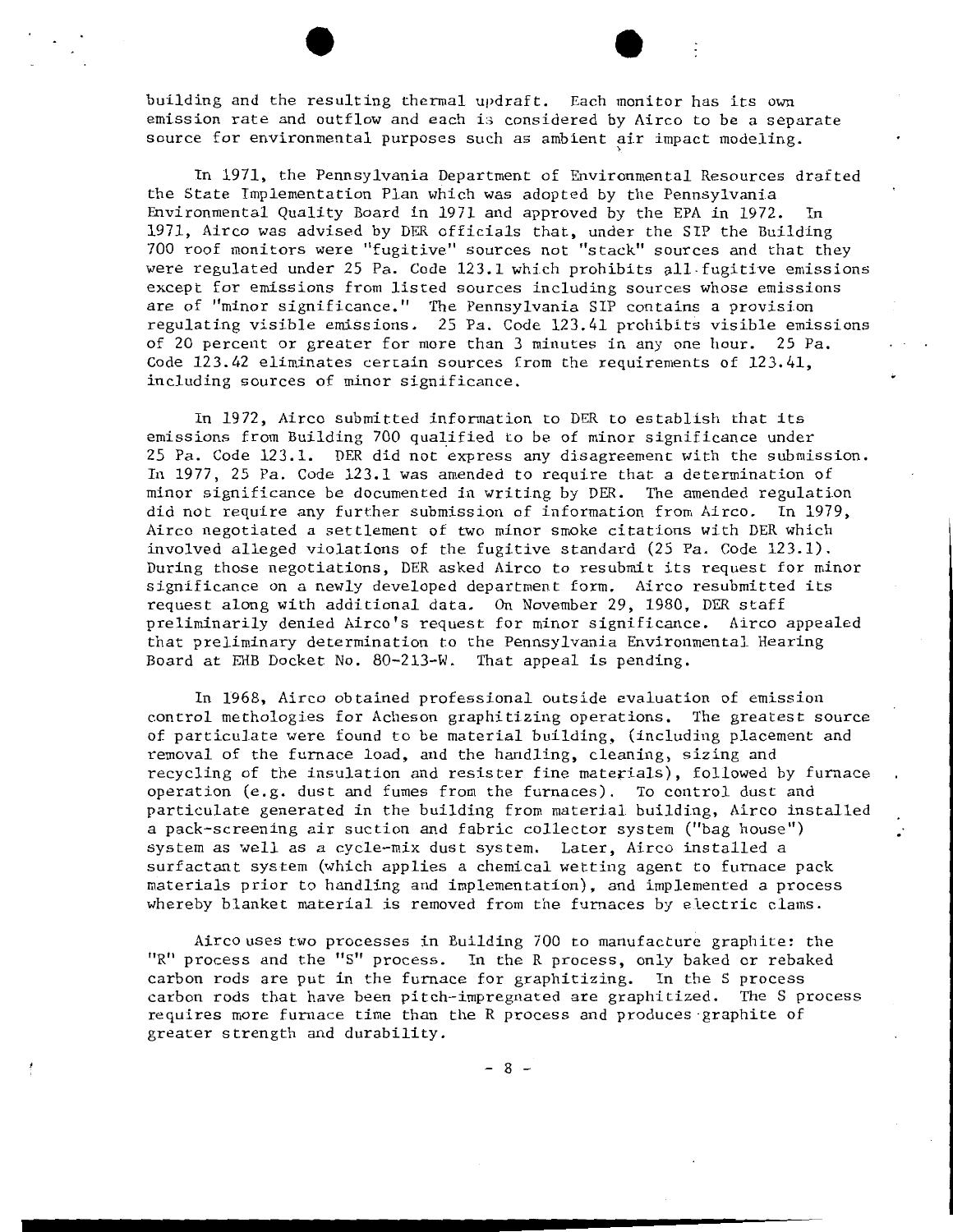The greatest source of smoke and volatile hydrocarbons comes from processing pitch-impregnated material (the "S" process). When S process material is preheated, the temperature of the pitch-impregnated payload is raised and hydrocarbons volatize and may emit smoke. To minimize these emissions in Building 700, in 1972 Airco instituted a procedure where two fume bumers are used on each fumace running S material. The fume burners incinerate the volatile hydrocarbons and the smoke. The fumaces running S material were packed to attempt *a* maximum catch of gas and to prevent emissions through the insulating blanket and the sides of the furnace.

Hydrocarbons can condense within the insulating blanket and as the furnace temperature rises, revolatize creating major arching and burning, otherwise known as "blowholes," which can cause visible emissions from the roof monitors. Because of the non-uniform expansion and contraction of payload materials caused by temperature change, volatization, chemical reaction, and other factors, blowholes are not specifically predictable or preventable.

Some fraction of the volatile hydrocarbons emitted by blowhole occurrences contain known or suspected carcinogins (BaP). Concentrations of BaP experienced on the work floor of Building 700 cause no known adverse health effects. As the result of a commitment to the Occupational Safety and Health Administration, Airco is engaged in three projects to further minimize dust and particulate in the work place which will also minimize the potential for emissions from the roof monitors: an expansion of the pack-screening dust collection system expected to be completed in August 1981, modifications to the cycle mix dust system now in the design phase, and the addition of six carbottom kilns to eliminate all S process material from the graphitizing line, to be in operation by July 1982. Rebake of pitch-impregnated carbon to eliminate S process material will operate to eliminate BaP and further minimize particulate from furnace operations and is an acceptable solution to eliminate pitch fumes. This program was undertaken by Airco before the notice of non-compliance was issued.

Blowholes are a significant source of visible emissions with such emissions continuing over the length of the blowhole. Over an 18 month period, Respondent reported 505 blowhole "events" to the PA DER, an average of approximately .95 events a day. Of the 505 events reported, 47 took at least 45 minutes for Respondent to bring under control. Of these 27 took one hour or more to control, with five taking two hours or more to control. A reasonable time to control a blowhole event is 10-15 minutes.

Respondent employs only "two or perhaps three qualified crane operators at any one time." The crane operators control blowholes by placing fines over the blowhole area.

Of the 606 blowholes reported to DER, 109 occurred when Respondent was graphitizing rebaked electrodes. Because of the presence of pitch volatiles is not the only cause of blowholes, Respondent will continue to experience blowholes even if using entirely rebaked stock. ·

 $-9 -$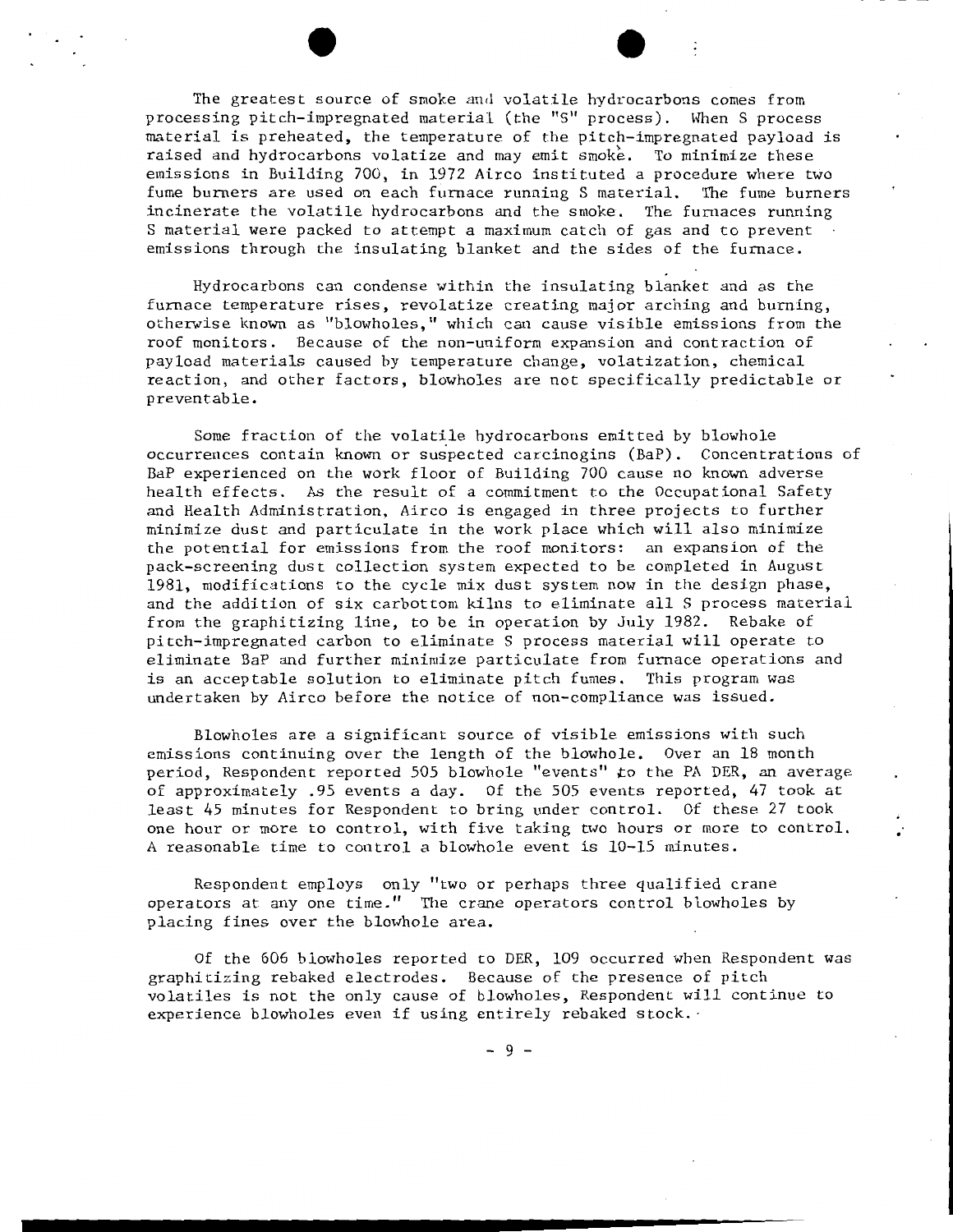An expert witness, called by the EPA is the EPA's expert, Mr. Kenneth Noll, promoter of a plan for hooding furnaces to minimize emissions from blowholes. Airco does not consider use of the hoods to be practical or desirable in Building 700 because there is insufficient head room for the hoods, and the fact that they must be removed to take corrective action when blowholes occur delaying the process of correcting blowholes.

Airco feels that if mass emission rates are within acceptable limits, opacity of emissions is only an aesthetic concern. Opacity bears no fixed relation to the mass rate of emissions of particulate or gaseous material but is affected by a number of factors unrelated to environmental concern. Only some fraction of the particulate and the gases generated at the work level in Building 700 exit the roof monitors. The mass emission rate of particulate from Building 700 is 1/lOth the amount that would be allowed under 25 Pa. Code 123.13 if the roof monitors were classified as stack sources. Worst case modeling showed that secondary National Ambient Air Quality standards are being maintained and will be maintained after Airco completes its current expansion which will increase production. DER field monitoring in St. Mary's demonstrated that the maximum particulate concentrations found were below national ambient air quality standards. There-are no air quality standards for BaP and DER field monitoring revealed that levels of BaP from all local sources including vehicular exhaust were not significant.

Elimination of S process material in Building 700 requires the addition of carbottom kilns to rebake the pitch-impregnated materials. The cost of the expansion of baking capacity attributable to eliminating the S process material in Building 700 is \$11 million. However, Airco has not profited by failing to earlier eliminate S process material. Installation of that portion of the expansion necessary to eliminate pitch-impregnated material in Building 700 will allow the through-put of the Acheson graphitizers to be increased and will result in gross profits to Airco of approximately \$1.3 million from the Acheson graphitizing operations.